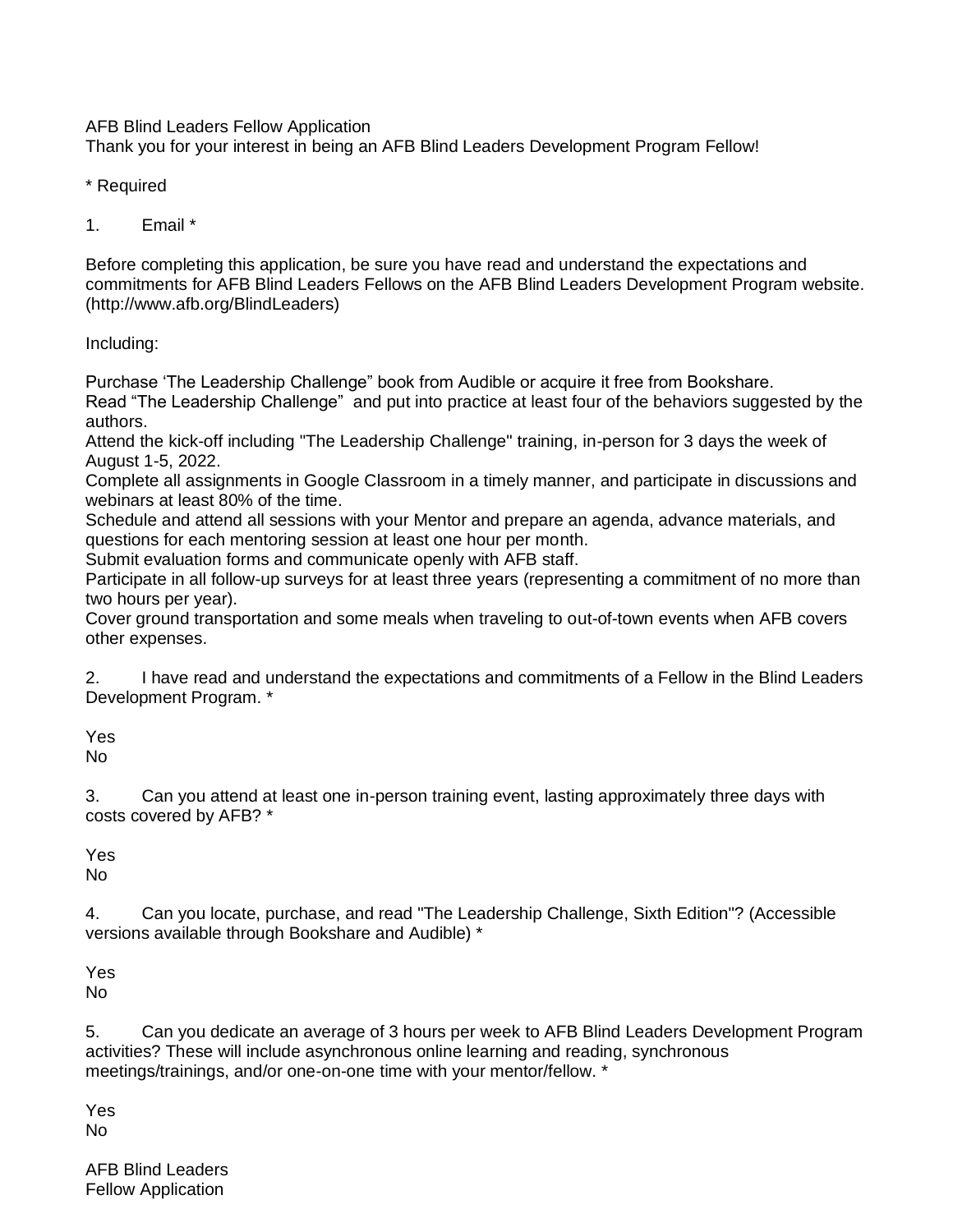Throughout this application process, if you have any questions email BlindLeaders@afb.org and allow 48 hours for a response.

## Demographic Questions

One of the goals of the AFB Blind Leaders Development Program is to select a diverse group of emerging leaders who are blind or have low vision and who will bring a variety of perspectives and experiences to the program. We hope to leverage this diversity, thereby enriching the program and empowering all participants with increased understanding and awareness of the perspectives of others. In this section, we gather demographic information so that we may contact you in a variety of ways as well as to ensure the group of participants is as diverse as possible. Please note that AFB is committed to protecting your privacy. Only approved AFB staff will have access to your full application.

- 6. What is your full name as it appears on government issued ID (to be used for travel purposes)?\*
- 7. What name do you prefer to be called (first or nickname)? \*
- 8. What is the email address you check most frequently? \*

9. What is the phone number (10 digits with no spaces or dashes) you prefer us to use for communication? \*

## Mailing Address

What is your mailing address? If selected, we will mail you a program welcome packet.

- 10. Address Line 1 \*
- 11. Address Line 2
- 12. City \*
- 13. State \*
- 14. Zip \*
- 15. In what time zone are you located? \*

**Eastern Central Mountain** Arizona Pacific Alaska Hawaii-Aleutian

16. AFB staff and your assigned Mentor will primarily use your email address to contact you. If we need to contact you in another way, how do you prefer to be contacted? \*

Text me on my phone Call me on my phone Both of these are OK

17. When is it best to communicate with you? Please select all that apply. \*

On weekdays, during daytime hours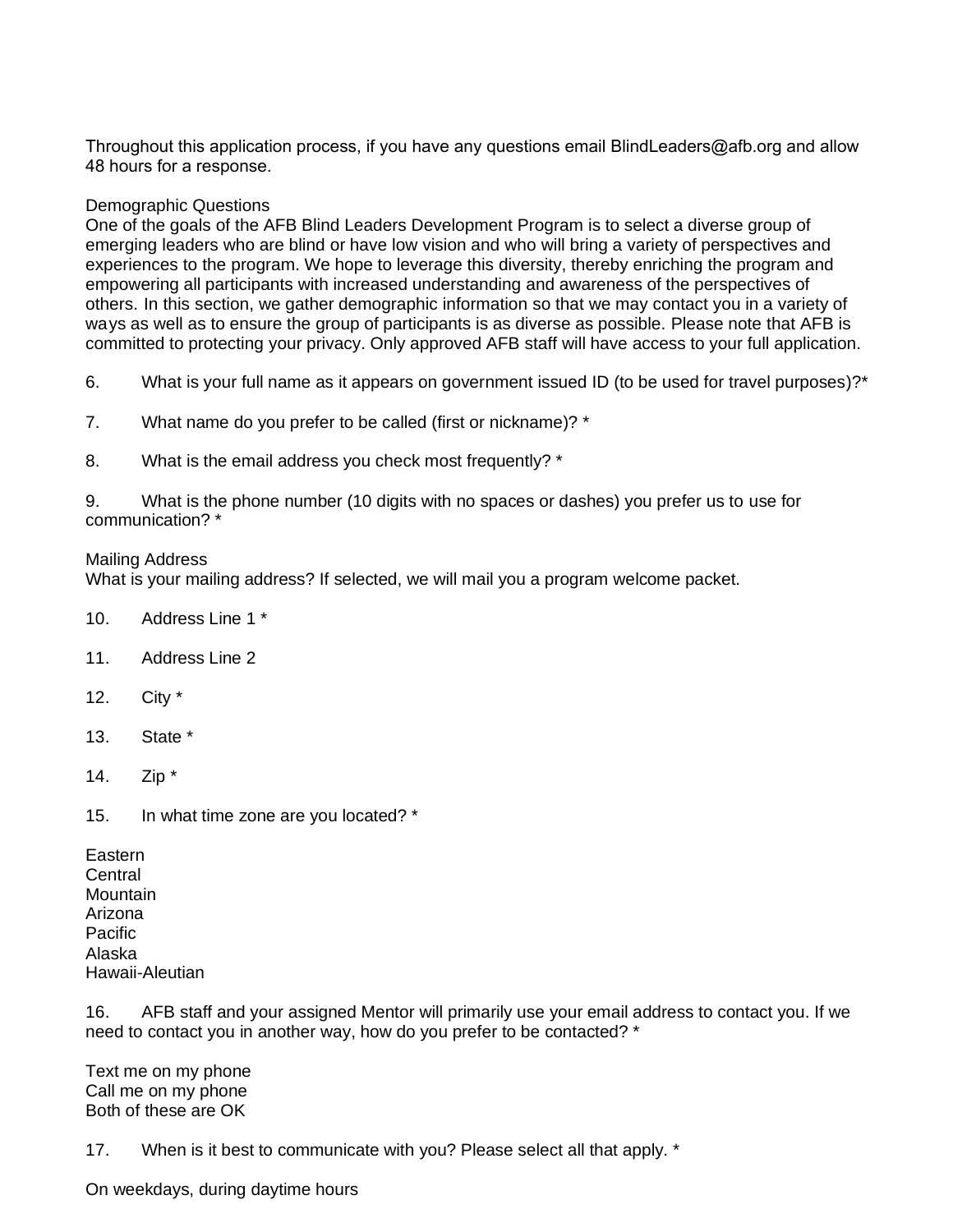on weekdays, during evening hours on weekends I have no preference

- 18. Please share any additional details about how best to contact and communicate with you.
- 19. What will your age be on July 1, 2022? \*
- 20. What is your gender identity? The term "cisgender" means the gender assigned to you at birth. \*

Cisgender female/woman Cisgender male/man GenderQueer, Gender-Nonbinary, or Gender Fluid Transgender female/woman Transgender male/man A gender not listed here I prefer not to provide this information.

21. What are your preferred pronouns? (Example: he/him/his; she/her/hers; they/them)

22. Please indicate your race and ethnicity. Select all that apply. \*

American Indian or Alaska Native Asian Black or African American Hispanic or Latino Native Hawaiian or Other Pacific Islander **White** I don't know Two or more races Prefer not to say Other:

23. What was your first language? \*

24. What is the highest degree you have earned? \*

High school diploma or equivalent/GED Associate degree Technical training post high school bachelor's degree Master's degree Doctorate, Professional (MD, JD, DDS) Other:

25. Are you a military veteran? \*

Yes

No

26. Are you fully vaccinated against COVID-19? At this time AFB requires proof of vaccination for all in-person events. \*

Yes No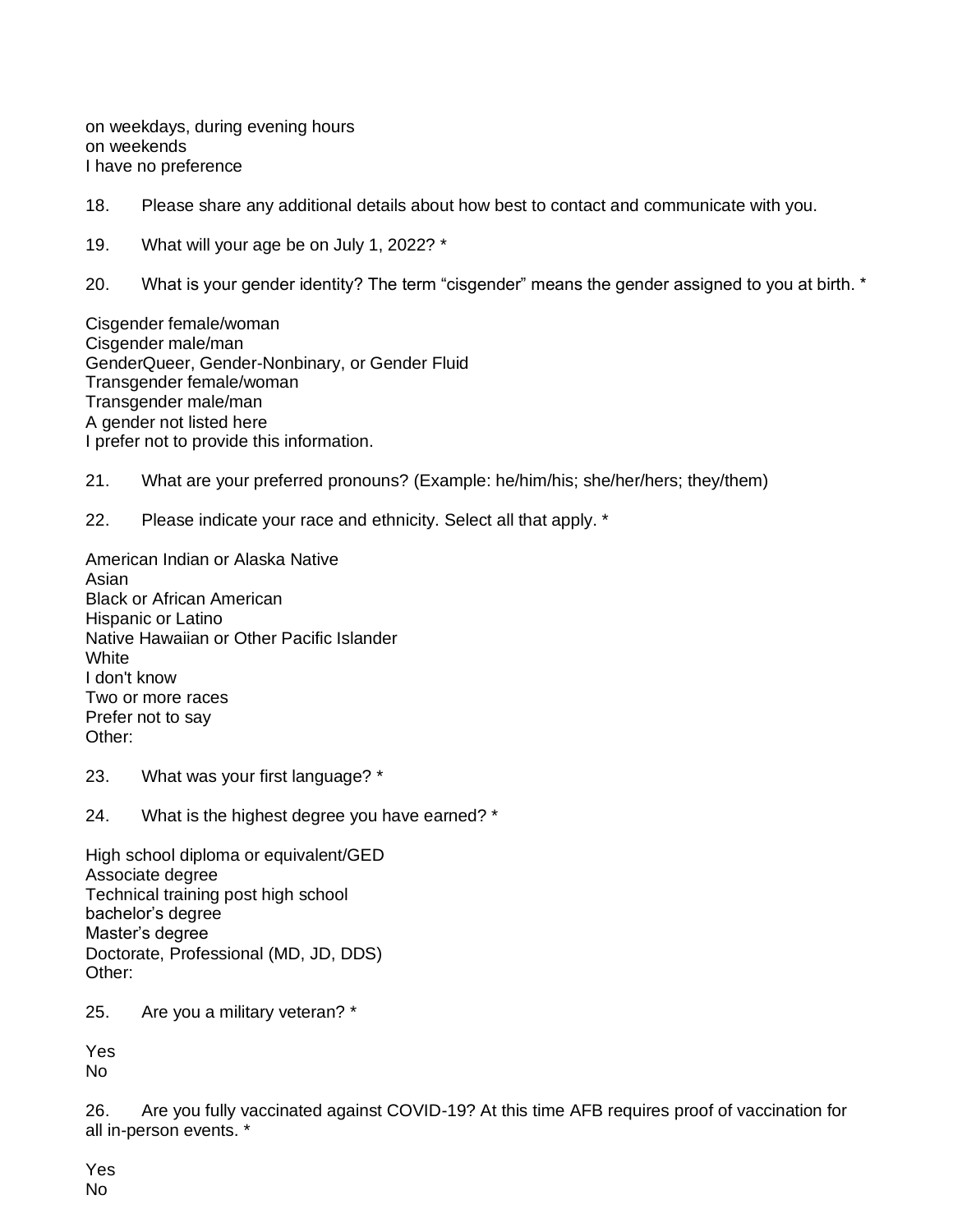I can be fully vaccinated by July 15, 2022.

27. Are you an individual who is \*

blind low vision deafblind

28. I am currently: (select all that apply)  $*$ 

Full time employee Part-time employee Full-time student Part-time student Consultant or Business Owner Retired Other:

29. Who is your current employer? If unemployed, indicate your most significant employer. \*

30. What is your current job title? \*

31. Do you currently manage other people? \*

Yes

No

32. If yes, how many?

33. Is your participation in this program being sponsored by your employer, university, or another organization? \*

Yes

No

Unsure, I need more information about this.

34. If yes, please explain and provide sponsor contact information.

35. I work in the following sector, or if not currently employed, I have primarily worked in the following sector: \*

**Corporate** Government Non-profit Other:

36. Please tell us about any personal and professional organizations, agencies, or groups in which you are or have been involved. Describe your role(s). \*

Before answering questions in this section, please be sure you have read the participant selection criteria for the AFB Blind Leaders Development Program on the website. (http://www.afb.org/BlindLeaders) You will be asked to upload a resumé at the end of this form. There

are also several long-answer questions. We highly recommend that you write your answers in a word processing application first, then copy and paste them into this Google Form.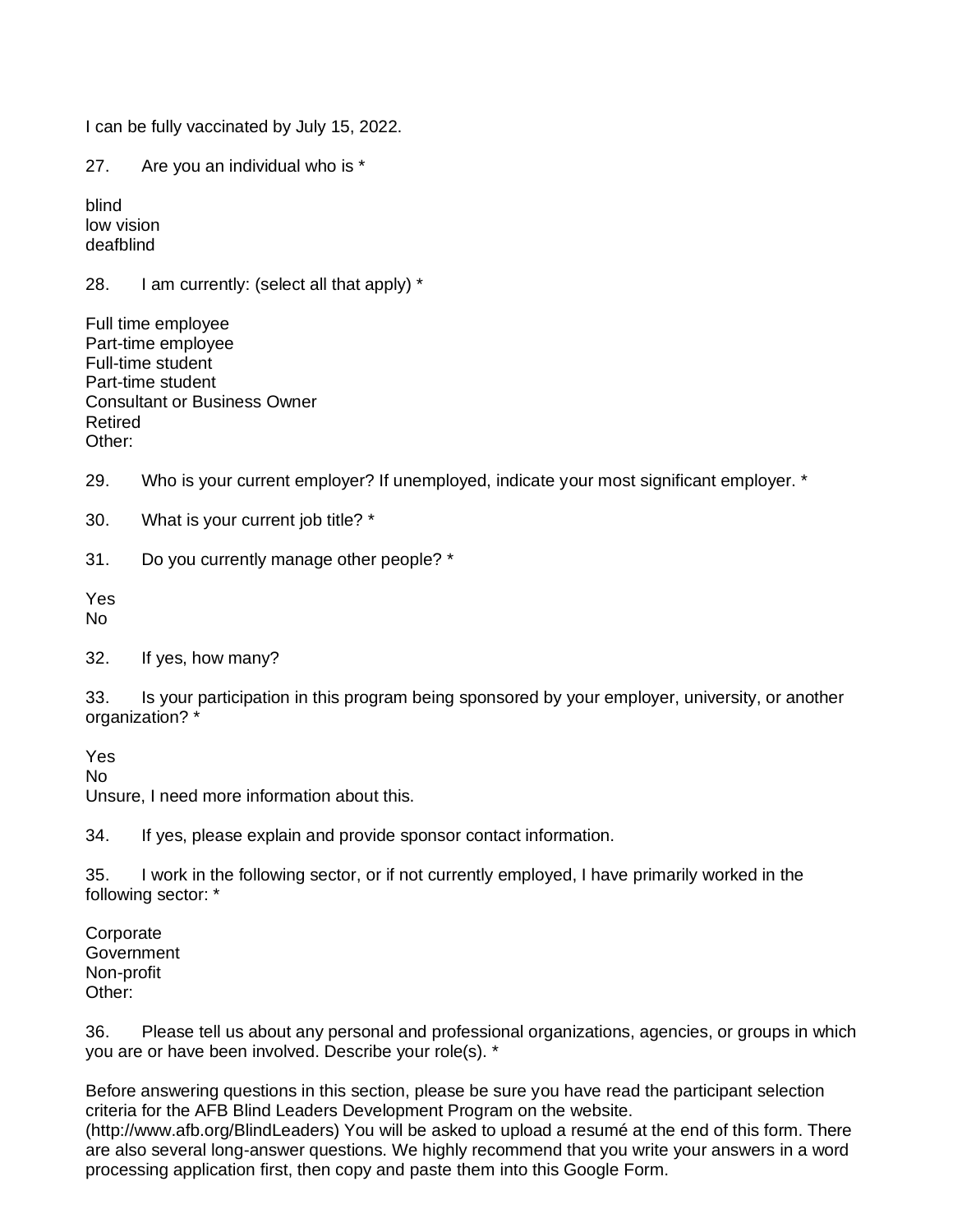37. Describe your past or present leadership roles and accomplishments at work, within organizations, and/or in the community. Be as specific as possible. \*

38. Why do you want to participate in Blind Leaders? \*

39. How do you anticipate using your newfound leadership skills within your community? Consider workplace and/or volunteer work. \*

40. What skills or abilities do you possess that other Blind Leaders could benefit from learning? \*

41. I primarily use a \*

Windows computer Mac computer

42. I am competent in my skills to attend a virtual meeting using Zoom where I am expected to access documents and take notes. \*

Strongly agree Somewhat agree Neither agree nor disagree Somewhat disagree Strongly disagree

43. I have the hardware and software needed to use email, word processing, calendar, and the internet, as well as the Zoom meeting platform and a learning management system: \*

at home only at work only in both locations I do not have technology at all I'm not sure

44. How frequently do you use the following? \* Frequently=daily or almost daily Regularly=at least 3 times per week Occasionally=a couple of times a month Rarely=a couple of times in the last 6 months Never=I have never used

Email

Calendar

Word Processing

Spreadsheet

Zoom Meetings

Online learning